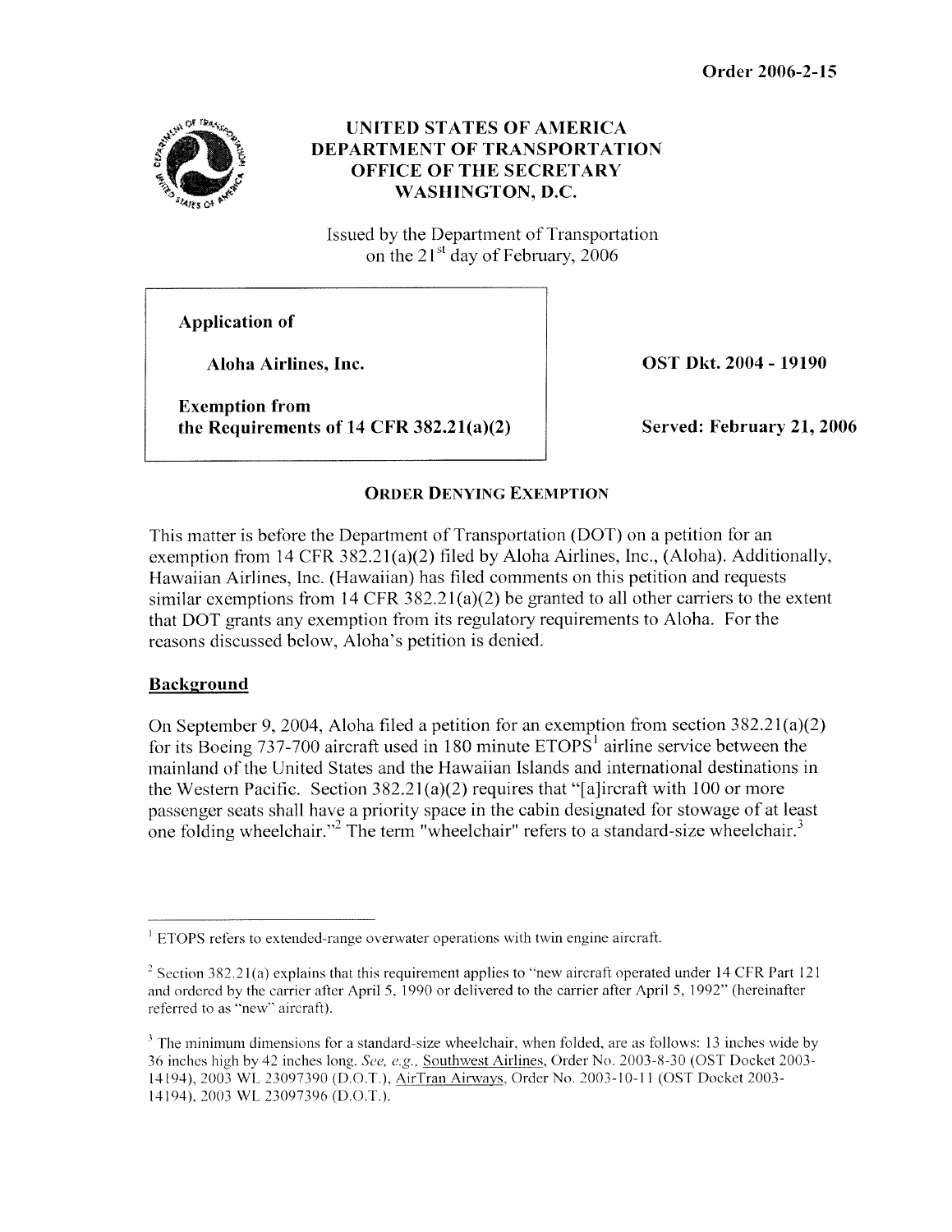In support of its petition, Aloha states that the cost of accommodating a "standard" size wheelchair in the cabin of its aircraft, as required by  $DOT<sub>1</sub><sup>4</sup>$  would pose an undue burden and fundamentally alter the nature of Aloha's commercial aviation service, due to the size and nature of the current interior arrangement of Aloha's aircraft. Primarily, the carrier requests an exemption from  $14 \text{ CFR } 382.21(a)(2)$  based on its belief that the "standard" dimensions for a folding wheelchair used by DOT are outdated. Aloha asserts that DOT should adopt wheelchair specifications provided to Aloha by the American National Standards Institute (ANSI) and the Rehabilitation Engineering Society of North America (RESNA) as the dimensions for a standard size wheelchair. The ANSURESNA dimensions for a wheelchair appear to be based on the wheelchair's foot rests and riggings being removed. According to Aloha, using the dimensions provided by ANSURESNA would allow the carrier to store a passenger's folding wheelchair in its modified closet space, while at the same time meeting the requirement of 14 CFR  $382.21(a)(2)$ . As further support for its position that the dimensions required by DOT for a standard-size wheelchair are outdated, Aloha asserts that ANSURESNA standards are being adopted by both industry and certain Federal organizations, such as the Veterans Administration (VA) and the Food and Drug Administration (FDA).

Additionally, according to Aloha, there are many benefits that could be derived from DOT granting its exemption request including: (1) increasing its ability to accommodate a greater range of "folding" wheelchairs; (2) relieving the constraints imposed by certain FAA regulations regarding in-cabin equipment required of Boeing 737-700 carriers operating between mainland and off shore destinations; (3) minimizing crew training requirements for complying with section  $382.21(a)(2)$  because training on securing a passcnger's standard-size folding wheelchair across two or three seats would no longer be needed; (4) reducing air fares by allowing seats "blocked" for wheelchair stowage to be used for additional passengers; and *(5)* allowing quick retrieval of the wheelchair as it would be stored in a closet near the aircraft door instead of in the last row of seats.

On October 7, 2004, Hawaiian provided comments to DOT pointing out that, in spite of the economic cost to its inter-island and trans-Pacific operations, Hawaiian has taken the necessary steps to ensure that its entire fleet of "new" aircraft has the capability of storing at least one passenger's folding wheelchair in the cabin as required by section  $382.21(a)(2)$ . Hawaiian states that, if Aloha is granted an exemption from the in-cabin stowage requirements, other carriers should be granted similar exemptions, and DOT should take such a determination into consideration in all outstanding enforcement investigations as they relate to onboard stowage of a passenger's folding wheelchair.

On December 2, 2004, at Aloha's request, DOT met with the carrier to discuss its petition for an exemption from the in-cabin stowage requirements in section  $382.21(a)(2)$ . At that meeting, and in a subsequent letter, Aloha provided DOT with additional reasons as to

<sup>&</sup>lt;sup>4</sup> DOT enforcement policy requires that carriers comply with section  $382.21(a)(2)$  by: (1) establishing sufficient space (e.g. closet space) for the stowage of one passenger's standard-size folding wheelchair; or (2) securing a passenger's standard-size folding wheelchair across two or three seats using a strap kit or other similar technique as approved by the FAA. See, e.g., Frontier Airlines, Order No. 2003-11-5 (OST) Docket 2003-14194), 2003 WL 23097398 (D.O.T.), America West Airlines, Order No. 2003-8-29 (OST Docket 2003-14194), 2003 WL 23097389 (D.O.T.).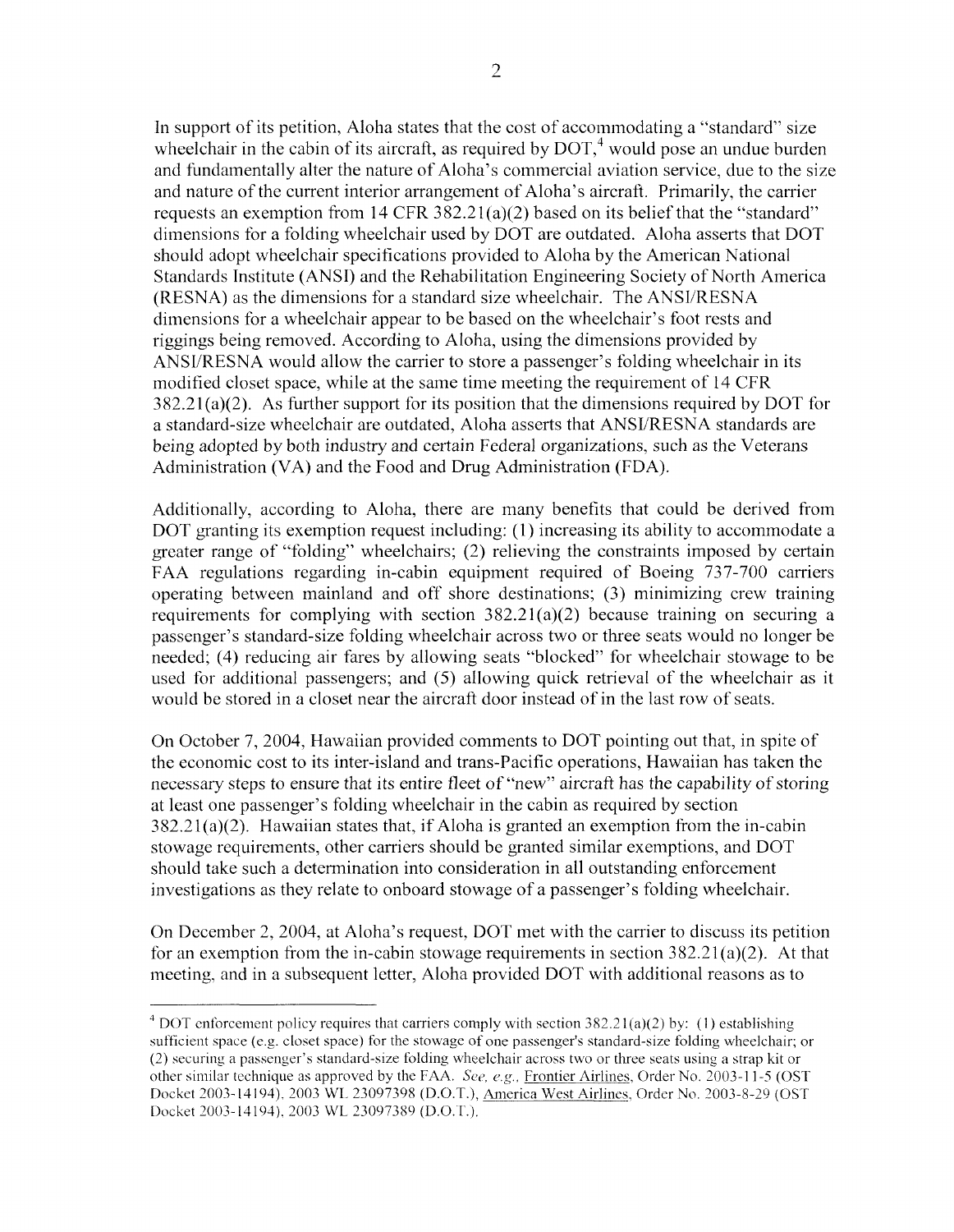why it believes DOT should grant its exemption request. Aloha contends that its situation is unique because Aloha is the only U.S. air carrier using Boeing 737-700 aircraft in a 180 minute ETOPS operation between Hawaii and North America, and the operation requires additional fuel and equipment to be loaded on the aircraft. Aloha also states that closets large enough for onboard stowage of a passenger's folding wheelchair of the size required by DOT are not available as an option on this aircraft.

### **Decision**

After carefully taking into account all the information available to us at this time, we find that inadequate justification exists for granting Aloha's request for an exemption. There are two methods for obtaining relicf from DOT regulations. Any person affected by a regulation may petition for an exemption from an existing rule or petition for a rulemaking to change an existing rule. Under both of these approaches, the petitioner must demonstrate that the proposed action would be in the public interest. At this juncture, we are not convinced that it would be in the public interest to grant Aloha an exemption from section  $382.21(a)(2)$  on the basis that it is allegedly the only U.S. air carrier using Boeing 737-700 aircraft in a 180 minute ETOPS operation between Hawaii and North America. We are also not persuaded by Aloha's argument that it should be granted an exemption based on its assertion that closets designed for onboard stowage of a passenger's folding wheelchair are not available as an option on the Boeing 737-700 aircraft, since carriers can also comply with section  $382.21(a)(2)$  by securing a passenger's standard-size folding wheelchair across two or three seats using a strap kit approved by the FAA. $^5$ 

Moreover, the dimensions that Aloha would like for DOT to adopt as the dimensions for a standard size wheelchair are based on the wheelchair's footrests and riggings being removed. Under section  $382.21(a)(2)$ , which requires priority space in the cabin for stowage of at least one folding wheelchair, the term folding refers to the accordion-like movement of a wheelchair, where the two sides of the frame are brought together. We have, to date, not considered the term "folding" to involve disassembly of the wheelchair, including the removal of the large or small wheels of the wheelchair.<sup> $6$ </sup> Removing parts from wheelchairs in transit can result in their loss with attendant hardship for the disabled travelers.

Further, an exemption request is generally not appropriate where the petitioner is seeking a new or different standard to apply to it to situations that are being faced by the entire

The Consequence of the Department issued a consent cease and desist order against Aloha for failing to  $\frac{1}{2}$ provide a priority space to stow one passenger's standard-size folding wheelchair in the passenger cabin of its new Boeing 737-700 aircraft with at least 100 seats in violation of section 382.21(a)(2). Aloha has since come into compliance with section  $382.21(a)(2)$  by implementing an FAA-approved cabin stowage method by which it stows one passenger's standard-size folding wheelchair on top of the last row of passenger seats when requested by a passenger with a disability. See, Aloha Airlines, Order No. 2005-10-25 (OST Docket 2005-2007*7).* 

<sup>&</sup>lt;sup>6</sup> See, e.g., AirTran Airways, Order No. 2003-10-11 (OST Docket 2003-14194), 2003 WL 23097396 (D.O.T.)(stating that the term folding does not anticipate disassembly).